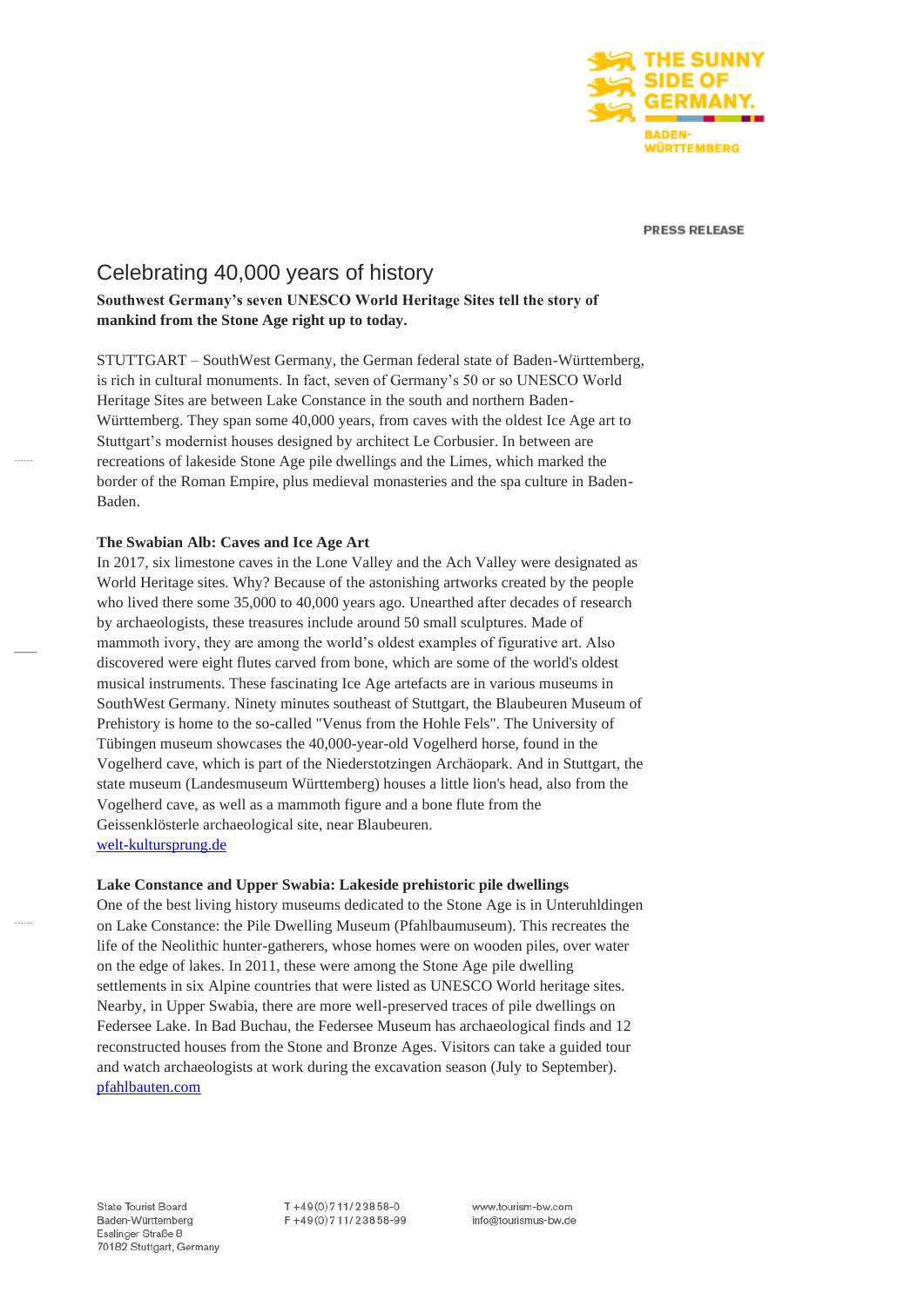

page 2

## **Aalen: The Limes, the former border of the Roman Empire**

Back in 2005, Britain's Hadrian's Wall and SouthWest Germany's Limes were added to the UNESCO World Heritage lists. Ninety minutes east of Stuttgart, the former border of the Roman Empire runs for 164 km / 100 miles. This is Europe's largest archaeological monument, and it passes through the wooded landscapes of the Neckartal-Odenwald, the Swabian-Franconian Forest nature parks and the Hohenlohe region. Follow the border on foot or by bike on the well-marked Limes Cycle Path. For information on the numerous reconstructions and museums, stop at the Limes Information Centre in Aalen.

[limesstrasse.de](https://www.limesstrasse.de/deutsche-limes-strasse/home/?L=1)

## **Reichenau: The historic island monastery**

After the Roman era, Christianity spread across Western Europe. At the western end of Lake Constance, the island of Reichenau has insights into the early Middle Ages and the everyday life of Benedictine monks. Notable are three churches dating from the 9th to the 11th centuries: the atmospheric abbey church of St Mary and St Markus in Mittelzell, the church of St Peter and St Paul in Niederzell, and St George's Church in Oberzell, with its well-preserved 1,000-year-old murals. Taken together, they are like a time machine. As for the Reichenau Museum, this provides an overview of the art and cultural history of this very special monastery island that was listed by UNESCO in 2000.

[bodensee.eu](https://www.bodensee.eu/en)

#### **Maulbronn: The most intact medieval monastery north of the Alps**

An hour northwest of Stuttgart, the former Cistercian monastery at Maulbronn is a beautifully preserved Gothic complex, which provides rare insights into monastic life in the Middle Ages. No wonder it has been on UNESCO's World Heritage List since 1993 and is often used as the backdrop for historical films. Although the monks left after the Reformation, the buildings were not left empty. A school and seminary were set up and famous graduates include Johannes Kepler and Nobel prize winning author Hermann Hesse. The school still exists with girls as well as boys; the monastery is open to all. [kloster-maulbronn.de](https://www.kloster-maulbronn.de/en/home)

#### **Baden-Baden: Europe's most glamorous spa town**

Between 1700 and the 1930s, spa towns were the places to see and be seen in Europe. And two hours west of Stuttgart, Baden-Baden was one of the prime destinations for the European aristocracy. But its spa tradition began in Roman times, when the city's 12 thermal springs provided both medical cures and relaxation. In the 18th century, the town developed into a sophisticated resort, offering both spa treatments and culture. This tradition continues, from the elegant Kurhaus and its casino to the magnificent Friedrichsbad spa, and from the riverside gardens to art museums and a grand concert hall. In 2021, UNESCO named Baden-Baden as a World Heritage Site, as one of the Great Spa Towns of Europe. This group designation recognizes the historic and cultural importance of 11 towns in seven countries. As for the unique spa experience, that continues to thrive, with traditional and modern treatments, which are open to all.

State Tourist Board Baden-Württemberg Esslinger Straße 8 70182 Stuttgart, Germany  $T + 49(0)711/23858-0$ F+49(0)711/23858-99 www.tourism-bw.com info@tourismus-bw.de